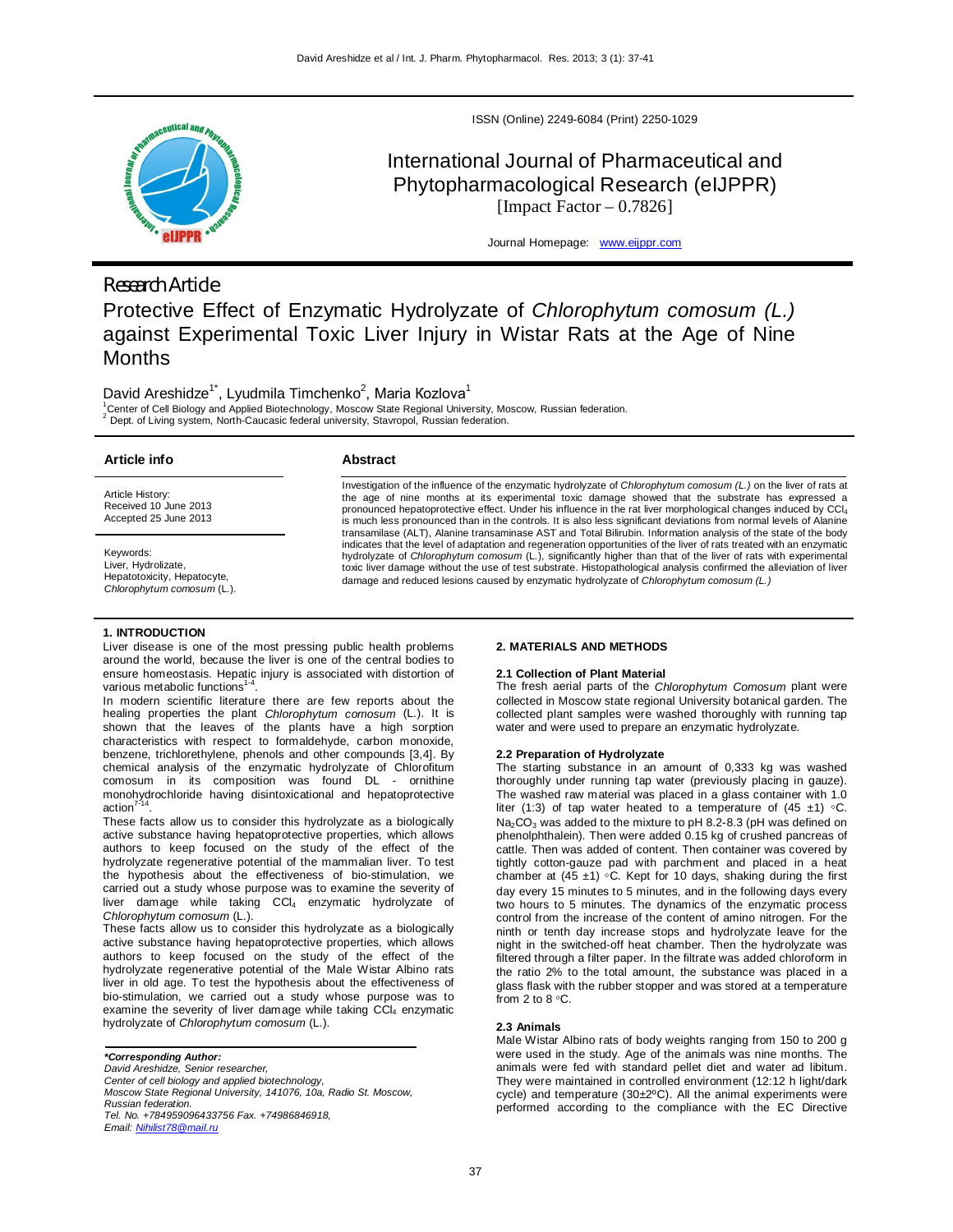86/609/EEC and with the Russian law regulating experiments on animals.

#### **2.4 Toxity Studies**

Based on previous studies<sup>15, 16</sup>, the dose of enzymatic hydrolyzate of *Chlorophytum comosum* (L.) at the concentration of 6 mg/kg.bw was chosen for the experiments.

#### **2.5 Treatment Design**

270 animals (Male Wistar Albino rats) were randomized and divided in to three groups of ninety animals each. Group I served as intact control. Animals in Group II were inhaled by carbon tetrachloride to 2 min. per day for 6 days (control group). Rats in Group III were inhaled carbon tetrachloride to 2 min a day for 6 days, but at the same time treated with drinking enzymatic hydrolyzate of *Chlorophytum comosum* (L.) at the concentration of 6 mg/kg.bw (experimental group).

Selection of carbon tetrachloride  $(CCI<sub>4</sub>)$  as an agent acting on the liver, due to the fact that the substance is a direct liver poison, widely used in experimental medicine and biology. Selecting the liver-toxic and exposure is determined by the fact that the use of carbon tetrachloride under this scheme provides the appearance and development of reversible changes in liver tissue and organ level.

#### **2.6 Assessment of Hepatoprotective Activity**

#### *2.6.1 Biochemical Estimation*

For the  $7<sup>th</sup>$  day of experiment, blood samples were collected by direct cardiac puncture using light ether anesthesia. Blood was separated by centrifuging at 2500 rpm for 20 min and used for analysis of AST, ALT, and Total Bilirubin by using standard Kits (PLIVA-Lachemia Diagnostica, Chech Republic, Brno).

## *2.6.2 Histopathological Analysis*

A small portion of liver was taken and fixed in to 10% formaldehyde. After several treatments for dehydration in alcohol, sections having 5µm thickness were cut and stained with hematoxylin and eosin and histopathological analysis was carried. To detect apoptotic cells semi-thin sections (3μm) were stained with methylene blue-azure II with afterstain by fuchsin. All stained sections were embedded in balsam.

#### *2.6.3 Determination of Mitotic, Apoptotic and Necrotic Index*

At hematoxylin and eosin stained sections were determined mitotic and necrotic cells. At sections stained by methylene blue-azure II with afterstain by fuchsin were determined apoptotic cells. Visualization was performed using a microscope Nicon 500L at 900 x magnification. Studied was made for 5 fields of view on each section.

Apoptotic index was calculated by the formula:

AI=Na/N,

Where  $N_a$  - the number of apoptotic cells; N - total number of cells<br>in the test population. in the test population. The mitotic index was determined by the formula:

#### $MI=N_m/N$ ,

Where  $N_m$  - number of mitosis; N - total number of cells in the test population.

Necrotizing index calculated by the formula:

 $NI=N_n/N$ ,

Where N<sub>n</sub>- number of necrotic cells; N - total number of cells in the test population.

#### *2.6.4 Morphometric Studies*

Volume of the nuclei of hepatocytes was measured by image analyzer "Videotest" at hematoxylin and eosin stained sections.

*2.6.5 Studies of the Information Condition of the System of the Liver*

Carried out a breakdown of the aggregate of the measured volumes of hepatocyte nuclei into classes.

Based on the concept of information in a tissue system, like the displaying of the diversity of morphology and function of the process for assessing the information status of organs and tissues have been proposed and tested the such indicators - information morphological capacity  $(H_{max})$ , information morphological entropy (H), information morphological organization (S), the relative

morphological entropy (h) and redundancy (R). In this case, the baseline characteristics, which were used to calculate these parameters, can vary widely (the linear dimensions of the structures, their number, etc.). In our study was defined the volume of the nuclei of hepatocytes.

Information morphological capacity  $H_{\text{max}}$ , which means the maximum structural diversity, calculated by formula:

 $H<sub>max</sub>=log<sub>2</sub>n$ ,

Where n - number of classes.

Next, we made the calculation of the real structural diversity Н. Real structural diversity is the parameter that clearly illustrates the degree of determinism of morphofunctional system in time and space.The calculation was made using the formula:

H=-ΣP<sub>i</sub>log<sub>2</sub>P<sub>i</sub>,

Where  $\Sigma P_i$  is the sum of probabilities of stay of the measured parameter of cells in a one of existing classes;  $log_2P_i$  - logarithm of the probability of staying in one of the possible classes. In this case, the value of  $P_i$  is defined as the classical probability.

Knowing the maximum and actual structural diversity, we can calculate the organization of the system (S), the difference between the maximum possible and the real structural diversity (implemented structural diversity). This parameter, in our opinion, displays the state of the system adaptability to date. To determine the value of this parameter is used the formula:

 $S=H_{max}-H$ .

It is necessary to consider that when  $H = H_{max}$ , the system is deterministic, but such relation to the vast majority of permissible is possible only in theory. Then we determined the coefficient of relative entropy of the system, or (the coefficient of compression of information) h by:

 $h=H/H_{max}$ 

High levels of relative morphological entropy provide evidence of the disorder of the system and significantly reducing of its structural integrity [5].

The coefficient on the relative organization of the system (redundancy factor) R is given by:

 $R = (S/H_{max}) \times 100\%$ .

With these data, the researchers have the opportunity to calculate the equivocation of the system (the value of reliability) D:

 $e = (H_p - H_n)/H_{max}$ 

Where  $H_n$  - real structural diversity in normal,  $H_p$  - real structural diversity in pathology<sup>17</sup>.

#### **2.7 Statistical Analysis**

Values are expressed as mean  $(\pm SD)$ . The statistical analysis was performed using one-way analysis of variance (ANOVA). The statistical difference determined using repeated measures analysis of variance or paired Student *t*-tests. A p value of < 0.05 was considered statistically significant.

## **3. RESULTS AND DISCUSSION**

#### **3.1 Effects of Enzymatic Hydrolyzate of** *Chlorophytum comosum* **(L.) on Histopathology**

At the pathomorphologic examination of the liver of rats exposed to carbon tetrachloride was found by us that the body of animals had a red color, sometimes with yellow or gray tint. About 28% of rat liver was spotty. The body loose, easily torn, the cut oozing blood. The histological study noted a pronounced hepatic diskomplexation beams. Hepatocytes were swollen and their cytoplasm is cloudy, the boundaries of the cells is not clear, the kernel is also swollen, bright, with blurred outlines. In hepatocytes clearly observed clear vacuoles. When stained with Sudan-III in 58% of the months in the vacuoles of hepatocytes revealed lipids. In rat liver hepatocytes detached state granular dystrophy. The vessels of the liver in different parts of the cut unevenly expanded and filled with blood, in the field of triads and signs of mild perivascular mesenchymal reaction.

In a number of cases are reported from connective tissue layer, significant in the field of triads are infiltrated with small cells thickened. Blood vessels (central vein capillaries) in the liver extended (hyperemia of blood vessels), the permeability of the walls of the blood cells is increased, marked focal hemorrhage. Among the cells of a large number of white blood cells, the macrophages. In hepatocytes, a large number of vacuoles, including lipid, as evidenced by coloring with Sudan - III. The individual cells are very large and in fact a continuum vacuole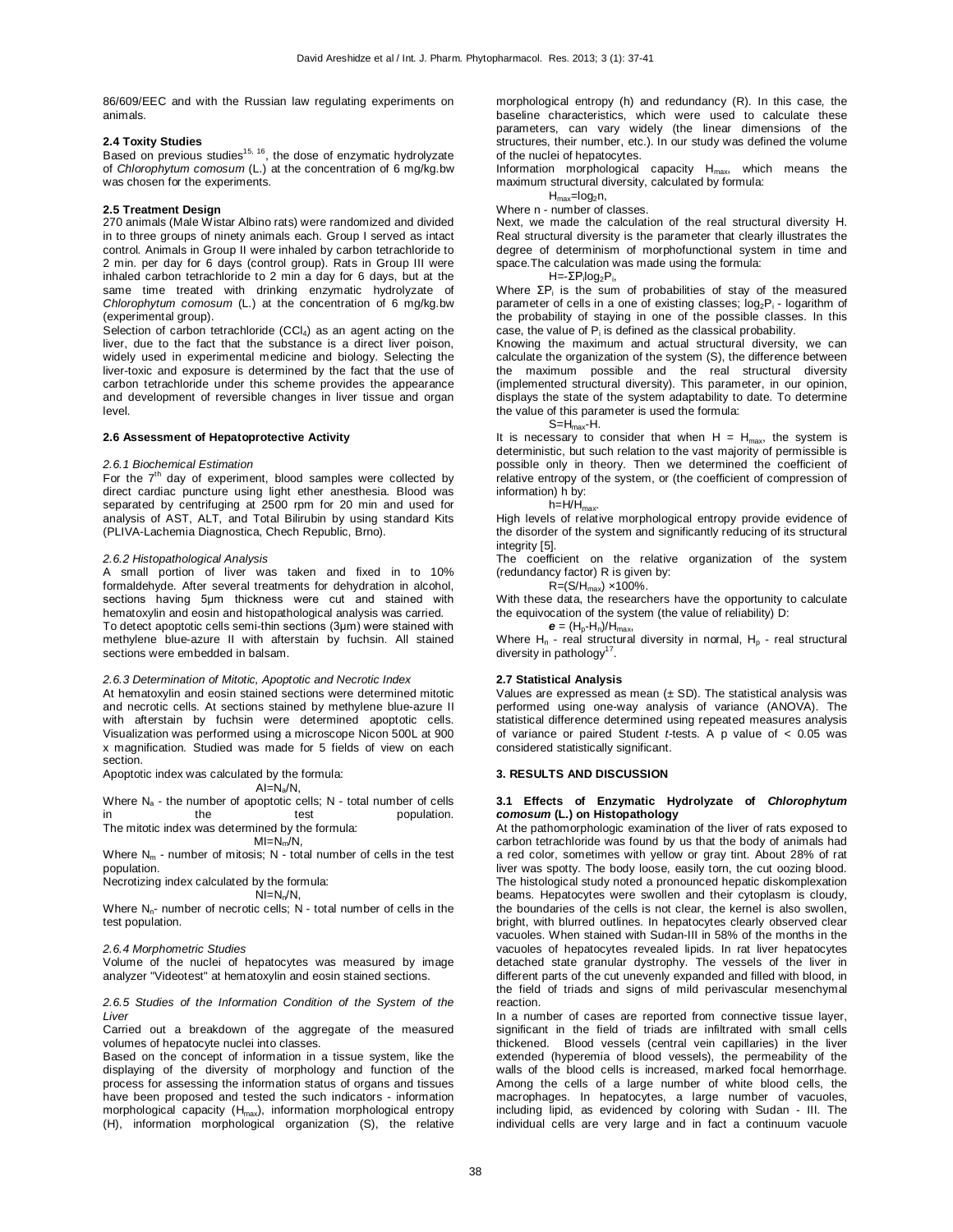In 77% of cases showed multiple foci of necrosis in different sizes, in which the structural elements of the individual cells are not rendered, and the liver tissue is a homogeneous structureless mass. In 45% of cases are reported extensive necrosis.

The observed changes indicate the development of animal subgroups typical toxic liver disease. However, some rats were established characteristic of the micro-focal alterative inflammation. A significant proportion of rats marked picture of acute toxic hepatitis with high intensity of tissue damage (hepatitis alterative). Some animals with severe steatosis is defined necrotic component. The use of the hydrolyzate of comosum the simultaneous inhalation of CCl<sup>4</sup> in the liver that pathological changes in the body are much less severity. Thus, in the liver of all animals, and beams of the traces lobed structure. In this case, a few pockets of malnutrition alternate with areas represented with dual-core and intact hepatocytes (signs of recovery) or hepatocytes are able to start-up

phase granular dystrophy, fatty degeneration occurs in 20%. Also, substantially less able hepatocyte necrosis. Noted the absence of focal hemorrhages, capillaries moderately bloodshot, and there are no signs of swelling, and reduces the permeability of which are registered in the group without the use of the hydrolyzate. Vessels in the triads moderately dilated. In this case, 17% of hepatocytes marked small vacuoles.

#### **3.2 Effects of Enzymatic Hydrolyzate of** *Chlorophytum comosum* **(L.) on MI, AI and NI**

For the liver of intact rats we found the MI equal to 6.95±0.52%, AI – 2.85±0.26%, and NI was 0.81±0.08%. The value of MI in the liver of animals of the control group was  $1.20\pm0.14\%$ , AI -  $1.50\pm0.14\%$ NI–8.2±0.33%. Application enzymatic hydrolyzate of Chlorophytum comosum (L.) in experimental toxic injury of the liver leads to the MI of  $5.40\pm0.35\%$ , AI –  $2.20\pm0.22\%$ , NI –  $6.15\pm0.41\%$ . (Fig. 1).



**Fig. 1.** The value of MI, AI and NI in the liver of rats. Values are significantly different from intact group. (\*\*\* indicates P<0.001, \*\* indicates P<0.01, \* indicates p<0.05).

## **3.3 Effects of Enzymatic Hydrolyzate of** *Chlorophytum comosum* **(L.) on AST, ALT and Total Bilirubin Levels** ALT levels in the serum of rats of the intact group was 2.21±0.08

IU/L, AST level was equal 1.50±0.013 IU/L. Application hydrolyzate of *Chlorophytum comosum* (L.) in toxic liver damage leads to a substantial reduction of ALT (2.63  $\pm$  0.1 IU/L in the control versus

2.20±0.1 IU/L in the serum of rats treated with the hydrolyzate) and AST (2.38±0.06 IU/L in control versus 1.61±0.10 IU/L in the serum of rats treated with the hydrolyzate). Total Bilirubin in serum of control rats was 6.82±0.19 IU/L, decreased bilirubin content in the serum of the experimental group animals to 7.10±0.10 IU/L at 14.02±0.1 IU/L in the control (Fig. 2).



**Figure 2:** The value of H, S and h in the liver of rats. Values are significantly different from intact group. (\*\*\* indicates P<0.001, \*\* indicates P<0.01, \* indicates p<0.05).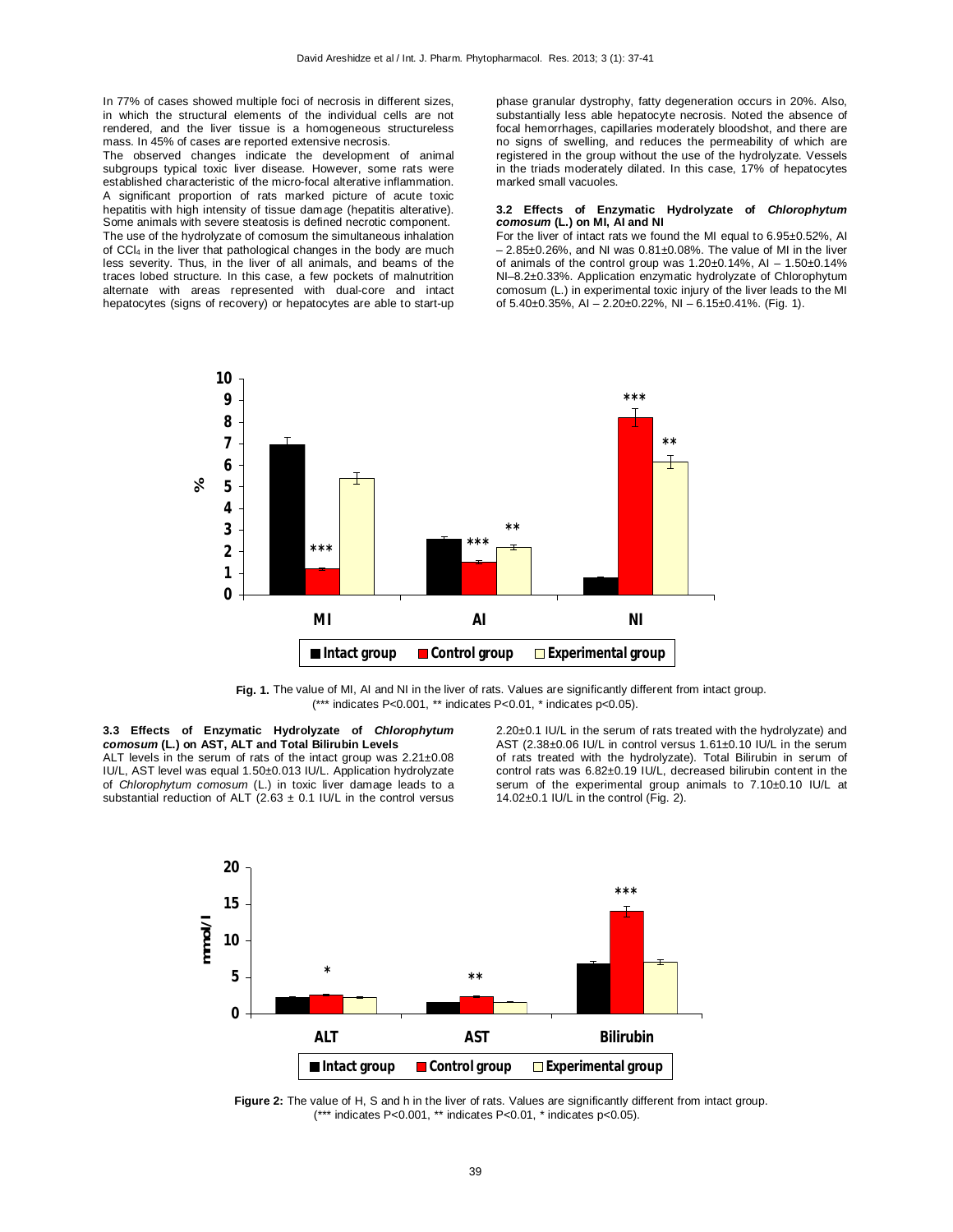**3.4 Effects of Enzymatic Hydrolyzate of** *Chlorophytum comosum* **(L.) on Informational Condition of Liver** The liver of rats of the intact group at the age of nine months was characterized by H equal to 2.483±0.018 bits, S amounted to 0.8822±0.018 bits, h is equal to 0.7343±0.005 bit, R amounted to 26.57±0.55% (Fig. 3, 4).



Figure 3. The value of H, S and h in the liver of rats. Values are significantly different from intact group. (\*\*\* indicates P<0.001, \*\* indicates P<0.01, \* indicates p<0.05).



Figure 4. The value of R in the liver of rats. Values are significantly different from intact group. (\*\*\* indicates P<0.001, \*\* indicates P<0.01, \* indicates p<0.05).

Information indicators of liver of rats being exposed to CCI<sub>4</sub>, differ significantly from the age norm. Thus, H is 2.694±0.033 bits, S is equal to 0.6257±0.033 bits, h–0.8115±0.007 bits, R – 18.85±0.98%, *e* amounted to 0,211±0,011 bit.

The liver of rats at the age of nine months treated with the enzymatic hydrolyzate in parallel with inhalation  $CCI<sub>4</sub>$  is characterized by information parameters differ from the livers of rats inhaled carbon tetrachloride. H was 2.487±0.022 bits, S was 0.8333±0.022 bits, h– 0.749±0.007 bits, R is equal to 25.10±0.68%, e was 0.04±0.0002 bit.

## **4. CONCLUSION**

The outcome of present investigation undoubtedly indicate that the treatment with fermentative hydrolizate of *Clorophytum comosum* was effective on inhibiting the hepatotoxicity induced by CCL4 in vivo models, most likely because of content of DL - ornithine monohydrochloride or specific constituents present in the hydrolyzate.

Studies suggest that enzymatic hydrolyzate of *Clorophytum comosum* hooded has significant hepatoprotective properties, reduces the intensity of the inflammatory process. Pronounced positive effect of the hydrolyzate on liver regeneration, as evidenced by differences in the mitotic, necrotic, apoptotic index and the proliferation rate in the experimental groups. The liver of rats treated with an enzymatic hydrolyzate of Chlorofitum comosum at toxic damage, based on analysis of the information state body, is characterized by a high level of adaptation and regenerative capacity than the liver of rats of the first experimental group.

The study showed that in contrast to the results obtained under analogous conditions on young rats studied parameters liver rats